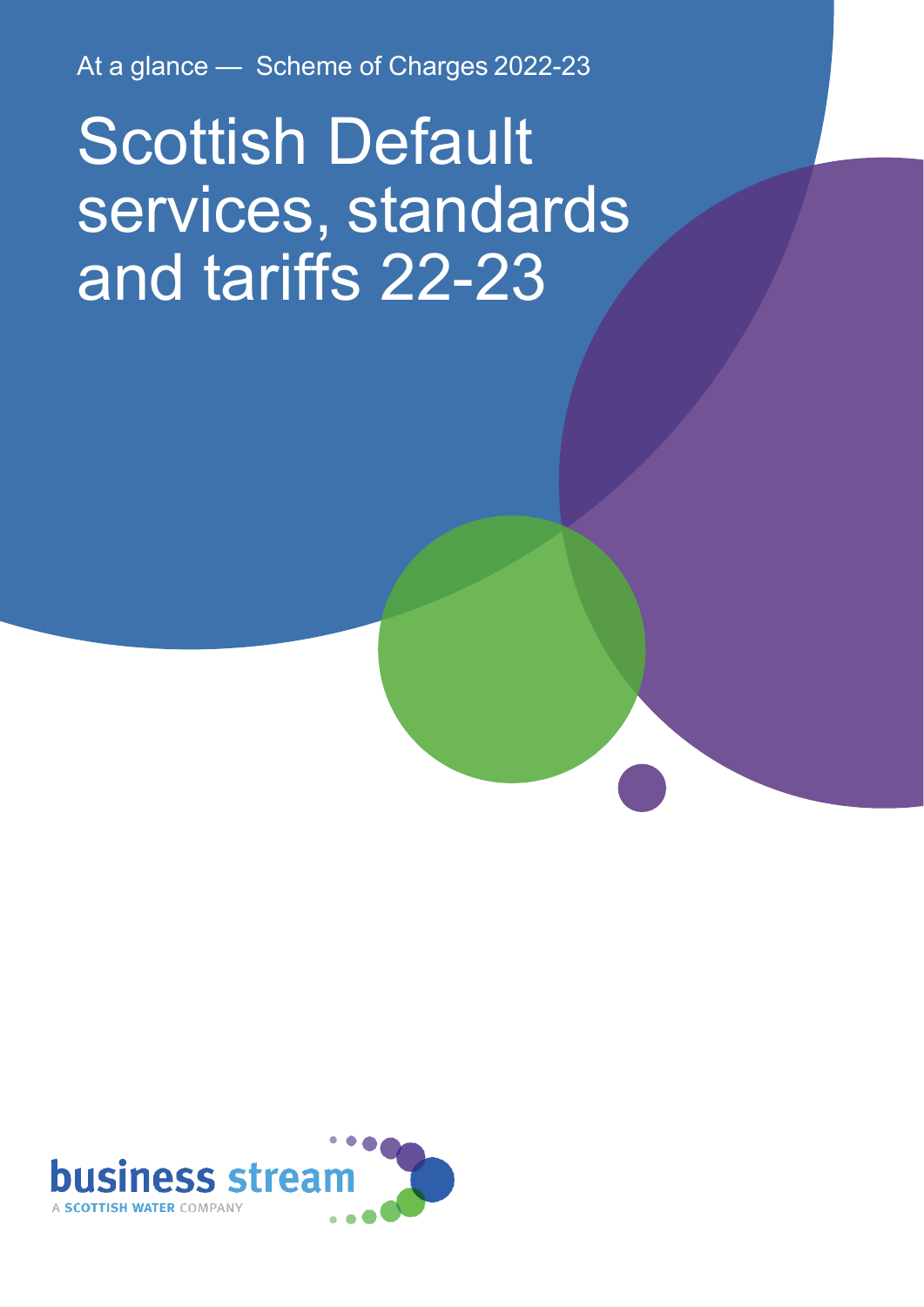## 1. Introduction

This is an at a glance summary of the Scheme of Charges which details the Default Charges applicable to non-contracted Non Household water customersin Scotland for 2022-23.

The full Default Scheme of Charges document including full notes and definitionscan be found on our [website.](https://d293gcbh7q7l5y.cloudfront.net/images/uploads/general/2022-23_Default_Directions___FINAL.pdf)

#### Default Services and Default Tariff (RVbasedcharges)

From 1 April 2018, unmeasured water and waste water charges, and property and roads drainage charges have been calculated using the same Rateable Value (RV) used for Business Rates (Live RV), as assessed by the Local Council Regional Assessor (LCRA).

RV-based charges are applied to:

- Relevant unmetered SPIDs which are supplied with water and sewerage services and are chargedbased on the RV of the premises; and
- Relevant SPIDs which are supplied with property and roads drainage services and are charged basedon the RV of the premises.

### Water Services

| Unmeasured Water      |                                      |          |
|-----------------------|--------------------------------------|----------|
| <b>Fixed charge</b>   | Fixed charge per connection per year | £179.04  |
| Rateable value charge | Charge per £ of rateable value       | £0.02324 |

| Standard metered water connection up to and<br>including 20mm connection   |                                      |         |
|----------------------------------------------------------------------------|--------------------------------------|---------|
| 20mm meter or smaller                                                      | Fixed charge per connection per year | £152.64 |
| For the first $25m3$ of water at a single site<br>peryear                  | Charge per $m3$ of water             | £2.2901 |
| For all volume over the first 25m <sup>3</sup> at a<br>singlesite per year | Charge per $m3$ of water             | £0.8589 |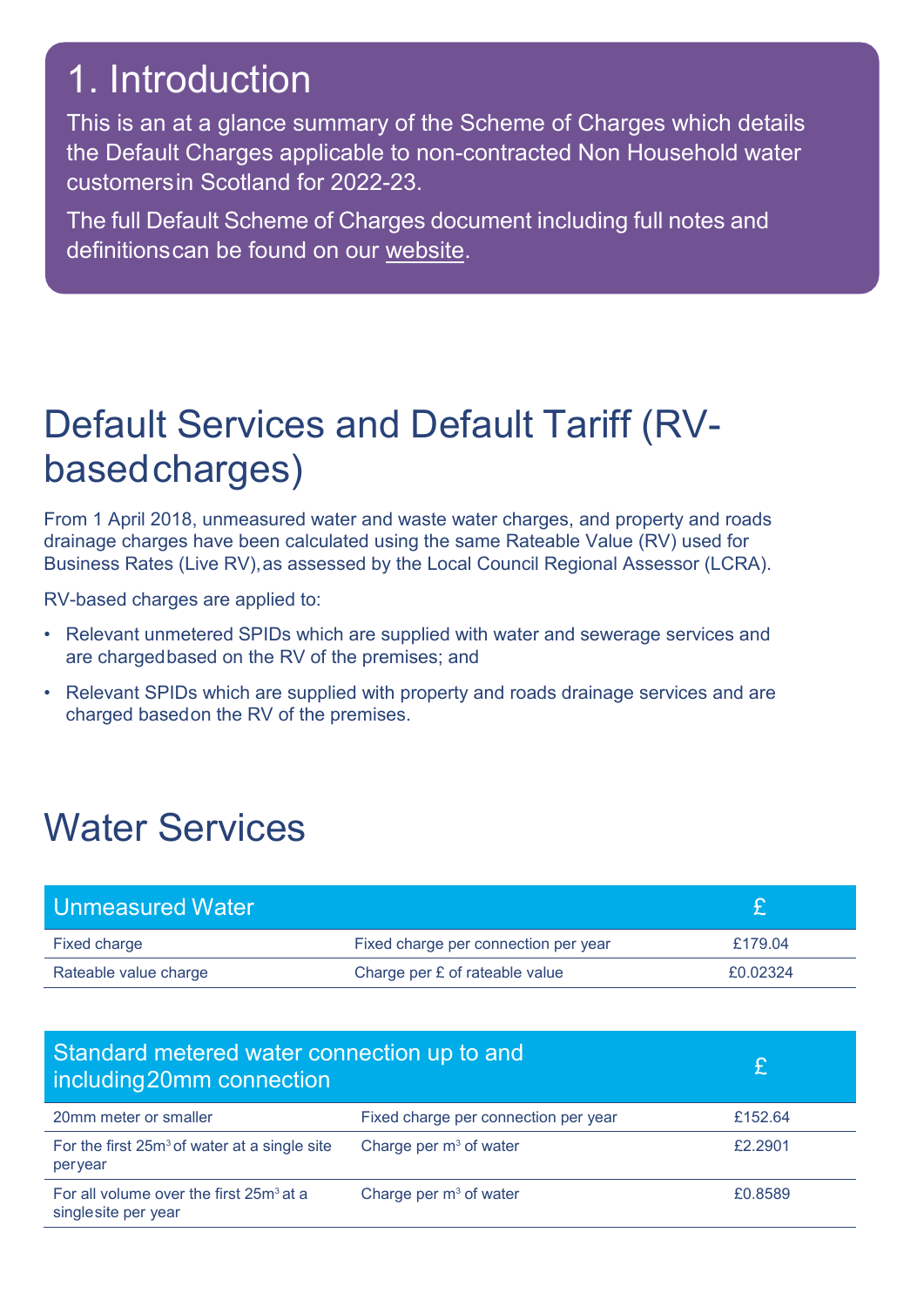| Measured water supply greater than 20mm connection                 |                                      | £        |
|--------------------------------------------------------------------|--------------------------------------|----------|
| Meter over 20mm and up to 25mm                                     | Fixed charge per connection per year | £454     |
| Meter over 25mm and up to 40mm                                     | Fixed charge per connection per year | £1,285   |
| Meter over 40mm and up to 50mm                                     | Fixed charge per connection per year | £2,855   |
| Meter over 50mm and up to 80mm                                     | Fixed charge per connection per year | £7,435   |
| Meter over 80mm and up to 100mm                                    | Fixed charge per connection per year | £17,985  |
| Meter over 100mm and up to 150mm                                   | Fixed charge per connection per year | £50,605  |
| Meter over 150mm and up to 200mm                                   | Fixed charge per connection per year | £110,293 |
| Meter over 200mm and up to 250mm                                   | Fixed charge per connection per year | £199,827 |
| Meter over 250mm and up to 300mm                                   | Fixed charge per connection per year | £323,062 |
| For the first $100,000m^3$ at a single<br>site per year            | Charge per $m3$ of water             | £0.8589  |
| Over $100,000m^3$ up to 250,000 $m^3$<br>at a single site per year | Charge per $m3$ of water             | £0.7914  |
| Over 250,000m <sup>3</sup> at a single site<br>per year            | Charge per $m3$ of water             | £0.7078  |
| Over $1,000,000m^3$ at a single site<br>per year                   | Charge per $m3$ of water             | £0.5247  |

| Miscellaneous services not included in another service type                      |                                      |         |
|----------------------------------------------------------------------------------|--------------------------------------|---------|
| Taps, troughs and drinking bowls:<br><b>Crofts and Registered Small Holdings</b> | Fixed charge per connection per year | £103.71 |
| Taps, troughs and drinking bowls:<br>Other properties                            | Fixed charge per connection per year | £159.11 |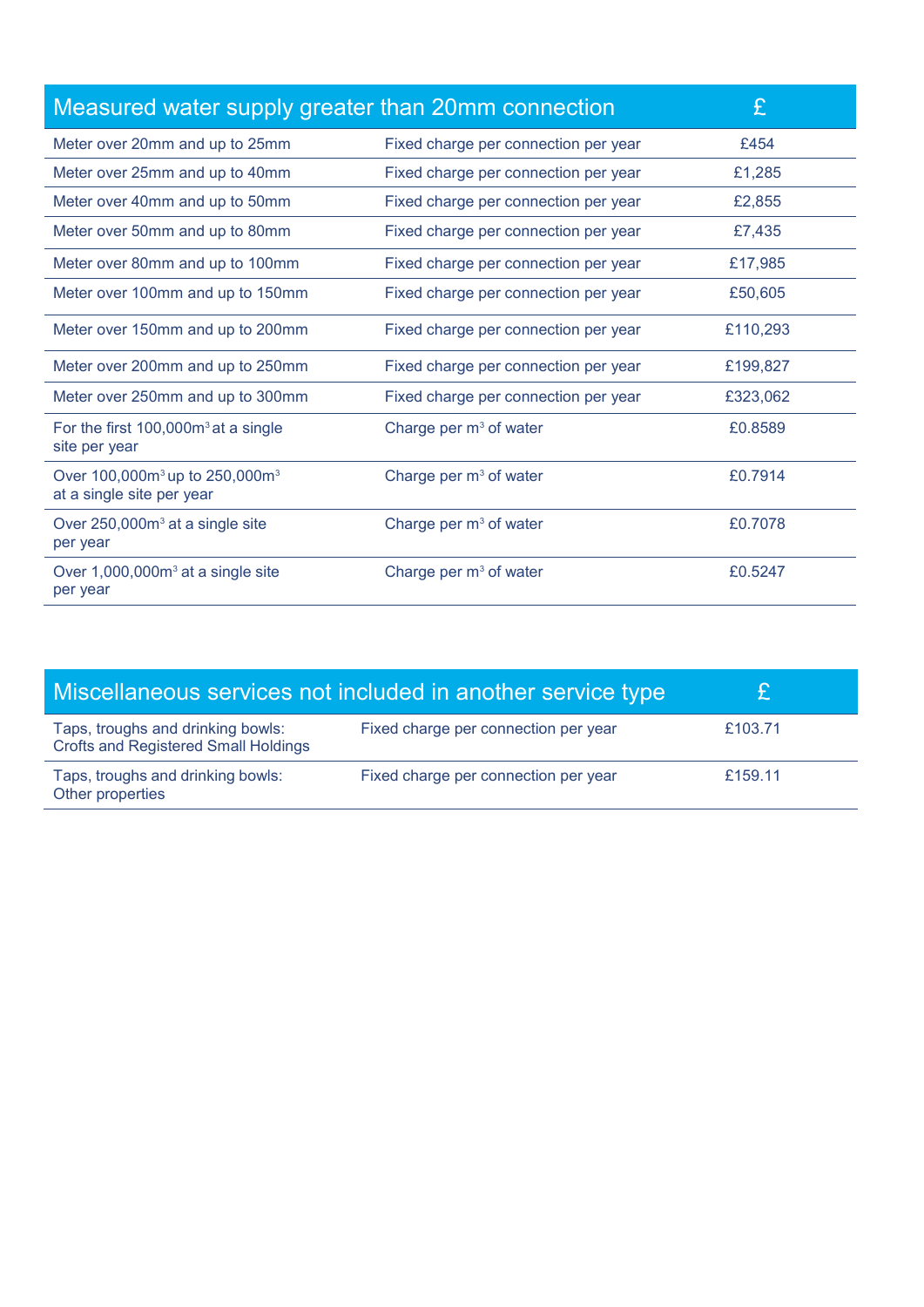### Sewerage Services

| <b>Unmeasured Wastewater</b> |                                      |          |
|------------------------------|--------------------------------------|----------|
| Fixed charge                 | Fixed charge per connection per year | £202.18  |
| Rateable value charge        | Charge per £ of rateable value       | £0.03899 |

| Standard metered wastewater connection up to<br>and including 20mm connection |                                      |         |
|-------------------------------------------------------------------------------|--------------------------------------|---------|
| 20mm meter or smaller                                                         | Fixed charge per connection per year | £147.41 |
| For the first $23.75m3$ of wastewater<br>at a single site per year            | Charge per $m3$ of wastewater        | £2.5614 |
| For all volume over the first $23.75m3$<br>at a single site per year          | Charge per $m3$ of wastewater        | £1.5402 |

| Wastewater greater than 20mm connection |                                                           |         |
|-----------------------------------------|-----------------------------------------------------------|---------|
| Meter over 20mm and up to 25mm          | Fixed charge per connection per year                      | £475    |
| Meter over 25mm and up to 40mm          | Fixed charge per connection per year                      | £1,347  |
| Meter over 40mm and up to 50mm          | Fixed charge per connection per year                      | £2,994  |
| Meter over 50mm and up to 80mm          | Fixed charge per connection per year                      | £7,543  |
| Meter over 80mm and up to 100mm         | Fixed charge per connection per year                      | £18,366 |
| Meter over 100mm and up to 150mm        | Fixed charge per connection per year                      | £43,998 |
| Volumetric charge                       | Charge per m <sup>3</sup> of waste water at a single site | £1.5402 |

| Surface Water Drainage |                                 |          |
|------------------------|---------------------------------|----------|
| Property drainage      | Charge per £ of rateable value  | £0.03928 |
| Property drainage      | Charge per $m2$ of drained area | £1.05628 |

#### **VAT**

All charges stated in this document are exclusive of Value Added Tax (VAT). VAT is chargeable at the standard rate on clean water charges for all customers whose

main business activity falls within divisions 1 to 5 of the Standard Industrial Classifications (SIC)

as used by Companies House. Full information and details on VAT can be found in the full document [here.](https://d293gcbh7q7l5y.cloudfront.net/images/uploads/general/2022-23_Default_Directions___FINAL.pdf)